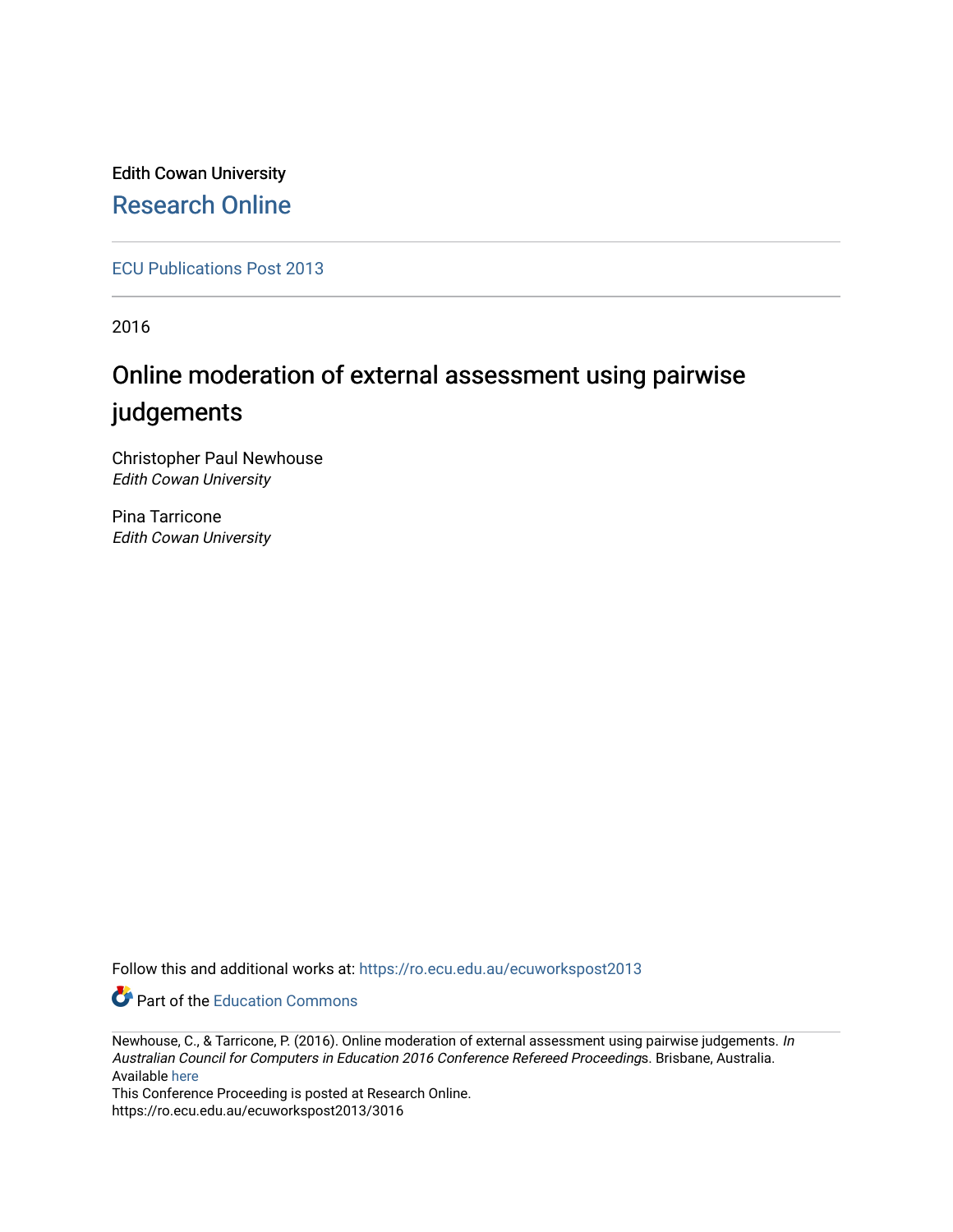## **Online Moderation of External Assessment using Pairwise Judgements**

#### C. Paul Newhouse & Pina Tarricone *School of Education, Edith Cowan University*

**Abstract:** When an assessment involves judgement by more than one assessor, it is usual to consider that some form of moderation is required to ensure consistent results. This often involves face-to-face meetings to compare judgements, and agree upon a score or grade. As well as inconsistency between assessors there is typically substantial error due to inconsistency in judgement between student performances by individual assessors. This is particularly the case where judgements are necessarily highly subjective. The traditional forms of moderation tend to be logistically difficult and analytical scoring using devices such as rubrics make generating reliable scores difficult. It is likely that problems such as these can be tackled using modern technologies, a thesis that we set out to investigate in the final phase of a three-year project into summative assessment in senior secondary schooling. The study investigated the use of digital technologies to support a form of social online moderation, which involved the use of digital communications and assessment tools to facilitate a pairwise comparative judgement approach. It involved a small group of Visual Arts teachers from rural schools in Western Australia assessing digitised forms of artworks submitted for high-stakes summative assessment at the end of Year 12. The aim was to determine whether the use of these technologies would provide good moderation outcomes and valuable professional learning for those involved. The participants were guided through the processes that involved no face-to-face meetings and were questioned about their experiences of these processes and technologies, and their attitudes and perceptions of them. In addition, the scores from their judgements were analysed. The results demonstrated that it was feasible to use these technologies to support moderation processes under these circumstances. Further participants perceived that the social online moderation processes supported by the technologies had assisted them in making more consistent judgements and increasing their understanding of the standards of work submitted and the application of the assessment criteria. They found the comparative judgement approach easy to use and appropriate for assessing the highly subjective artworks. However, the study found that probably due to the inexperience of some of the assessors the reliability of the final scores was not as high as anticipated. As a result, a slightly more rigorous method for social online moderation is recommended by the study.

For eight years our research centre, Centre for Schooling and Learning Technologies (CSaLT), investigated the use of digital technologies to support improvements in summative assessment in senior secondary schooling. We have worked on this with our industry partner the School Curriculum and Standards Authority (SCSA) of Western Australia. In particular, the aim was to improve the authenticity of assessment in terms of what is assessed, and the validity and reliability of the assessment in terms of how the performance of a student is judged to generate a score. In addressing the latter, we investigated the use of pairwise comparative judgements supported by online systems, and found that this approach can be easier for assessors, and generate more reliable scores, particularly where the performance is highly subjective. An outcome of this was that assessors reported that they perceived that the approach added to their professional learning through increasing their awareness of the standards of performance, and understanding of the application of assessment criteria. Therefore, we decided to add to our investigation the application of our approach to moderation processes. This was particularly motivated by the decision of SCSA to introduce 'general' non-ATAR versions of senior secondary courses that would have school-administered assessment, moderated by a common 'externally set task' for each course.

We saw an opportunity for teacher-based online moderation of these 'externally set tasks' using pairwise comparative judgements that would allow a large variety of types of tasks (i.e. not just paper-based tests as was intended). In the past for such situations moderation had involved face-to-face meetings of teachers to check their marking of the tasks and ensure that standards were maintained across the vast expanses of Western Australia. Researchers in our centre perceived that this approach would be problematic and that the approach to assessment that we had investigated using online systems and digitised representations of student work may be better. Therefore, in the final phase of our research we decided to investigate the potential of digital technologies, or ICT (Information and Communications Technology), to facilitate social online moderation to generate reliable scores and provide professional learning for assessors. In particular, due to the expanse of Western Australia we wanted to demonstrate that this could be achieved no matter where the assessors resided. In this paper we

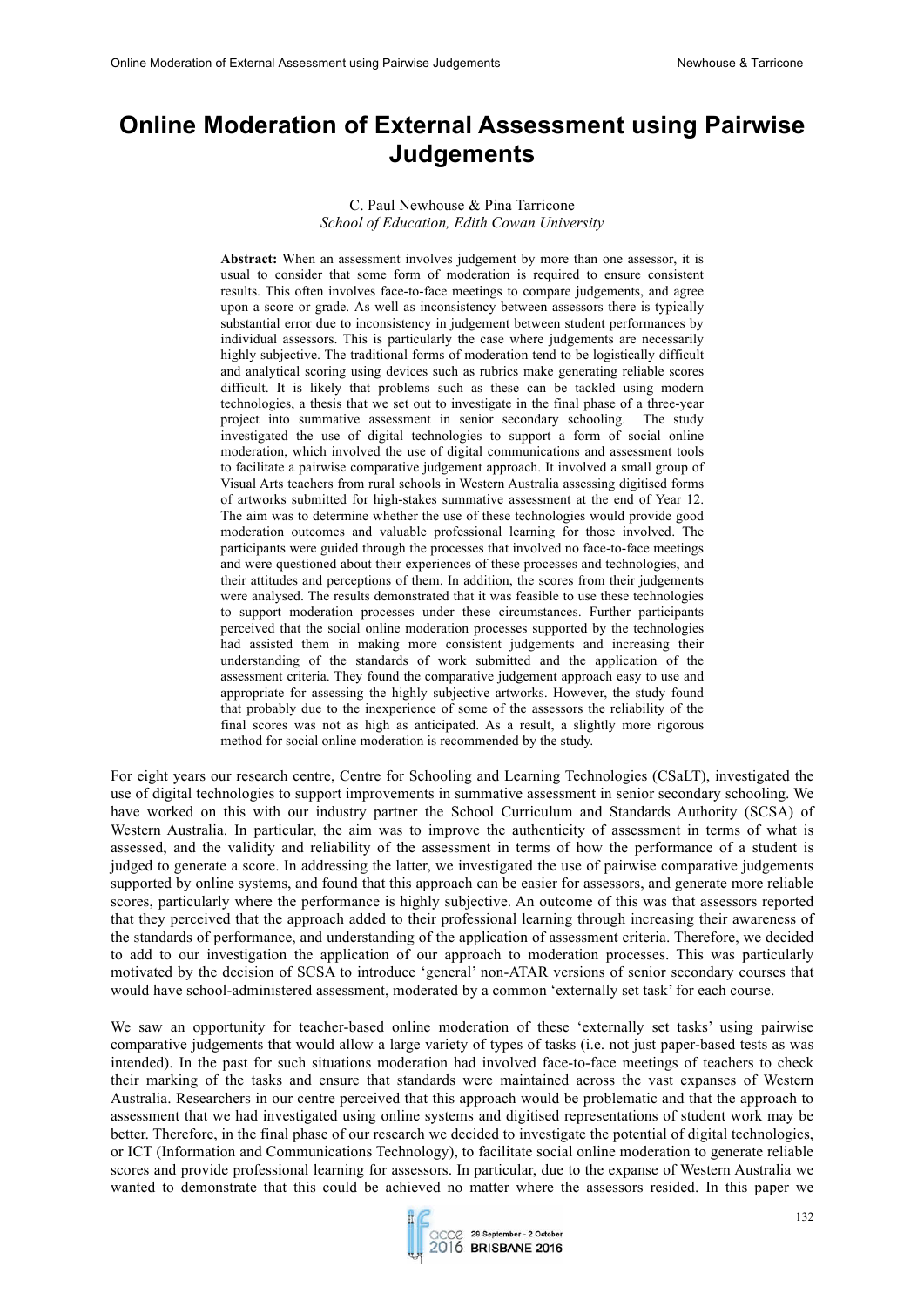describe an investigation of the assessment of digitised artworks, using both analytical and pairwise comparative judgements methods of scoring, in a social online moderation context.

## **What is social online moderation?**

When an assessment involves judgement by more than one assessor, it is usual to consider that some form of moderation is required to ensure consistent results. This often involves face-to-face meetings to compare judgements, and agree upon a score or grade. As well as inconsistency between assessors there is typically substantial error due to inconsistency in judgement between student performances by individual assessors. This is particularly the case where judgements are necessarily highly subjective. Traditionally in countries such as Australia moderation has relied on a form of social moderation, involving physical meetings between small groups of teachers to review samples of student work, and gain a consensus understanding of achievement standards (Malone, Long, & De Lucchi, 2004). In addition to improving the reliability of scores these social moderation meetings are also important professional learning opportunities for teachers to review their professional knowledge and understandings, and share expertise in instruction and assessment (Adie, Klenowski, & Wyatt-Smith, 2012). However, the benefits of the traditional moderation meetings are limited to the time of the meeting, with little further professional discussion possible. It is therefore likely that online technologies could be used to improve the outcomes of social moderation where a 'community of practice' is able to share expertise, develop understandings of the assessments and achievement standards (Adie, Klenowski, & Wyatt-Smith, 2012; Hipkins & Robertson, 2012; Smith, 2012; Wilson, 2004). This social online moderation may use both asynchronous (e.g. email) and synchronous (e.g. video-conferencing) online systems allowing teachers to be engaged with the processes and the community of judgement, no matter where they are located (Adie, Klenowski, & Wyatt-Smith, 2012; Wilson, 2004).

The main aim of social online moderation is the same as for face-to-face moderation, to ensure consistency in the understanding and assessment of student work. However, the former provides unique opportunities to exemplify specific qualities in student work through digital representation, whilst engaging teachers, in all locations, in communication and assessment activities. Although the benefits of social online moderation have been discussed it has not been fully adopted by any educational system (Adie, 2013; Adie, Klenowski, & Wyatt-Smith, 2012). However, there are a few studies that have investigated the use of social online moderation, for example, Adie, Klenowski and Wyatt-Smith (2012) involved a group of 50 Queensland teachers from 21 rural schools, in social online moderation. They used the Internet and a telephone to participate in online moderation meetings, facilitated by the Cisco WebEx video-conferencing system. The study found that such social online moderation could increase reliability and the consistency of understanding of standards, more broadly than their own school or district context. A separate study by Klenowski and Wyatt-Smith (2010) investigated the use of social online moderation to improve the consistency of judgements made by teachers and their understanding of assessment standards. In turn this helps them to make adjustments to teaching strategies allows them to better inform their students, parents and the wider community.

Our study used the social online moderation context with the use of the pairwise comparative judgement method of scoring with the aim of assisting teachers to develop a shared knowledge and understanding of the standards. The method of comparative judgement (pairwise comparison) is based on Thurstone's (1931) law but it has only been practical to use for large assessment samples with the development over the last decade of software systems such as the Adaptive Comparative Judgement System (ACJS) (Pollitt, 2012) and the Pair-Wise Web Software (Humphry, Wray, & Wray, 2013-2015). However, there has been little use of these systems to support social online moderation. Comparison is fundamental to all measurement, including educational assessment where this can be between two performances or between a performance and a theoretical standard (e.g. a set of marking criteria). Our study used the ACJS that generates pairs of digital portfolios for each assessor to judge, and provides a function for judgements to be made concerning which portfolio is the better of the two, and an area for assessors to record their own private notes about each portfolio. The system is adaptive, meaning that the pairs are generated dynamically based on the results of previous judgements, and it calculates the scores and the reliability coefficients after each 'round' using Rasch modelling algorithms.

### **Method for study**

Researchers from the Centre for Schooling and Learning Technologies (CSaLT) at Edith Cowan University in collaboration with the School Curriculum and Standards Authority (SCSA) of Western Australia conducted a three-year study into the use of digitised portfolios of creative work for summative assessment in the WA Certificate of Education (WACE) courses of Design, and Visual Arts. This was supported by an Australian Research Council (ARC) Linkage research grant. The study was conducted in three phases and involved the

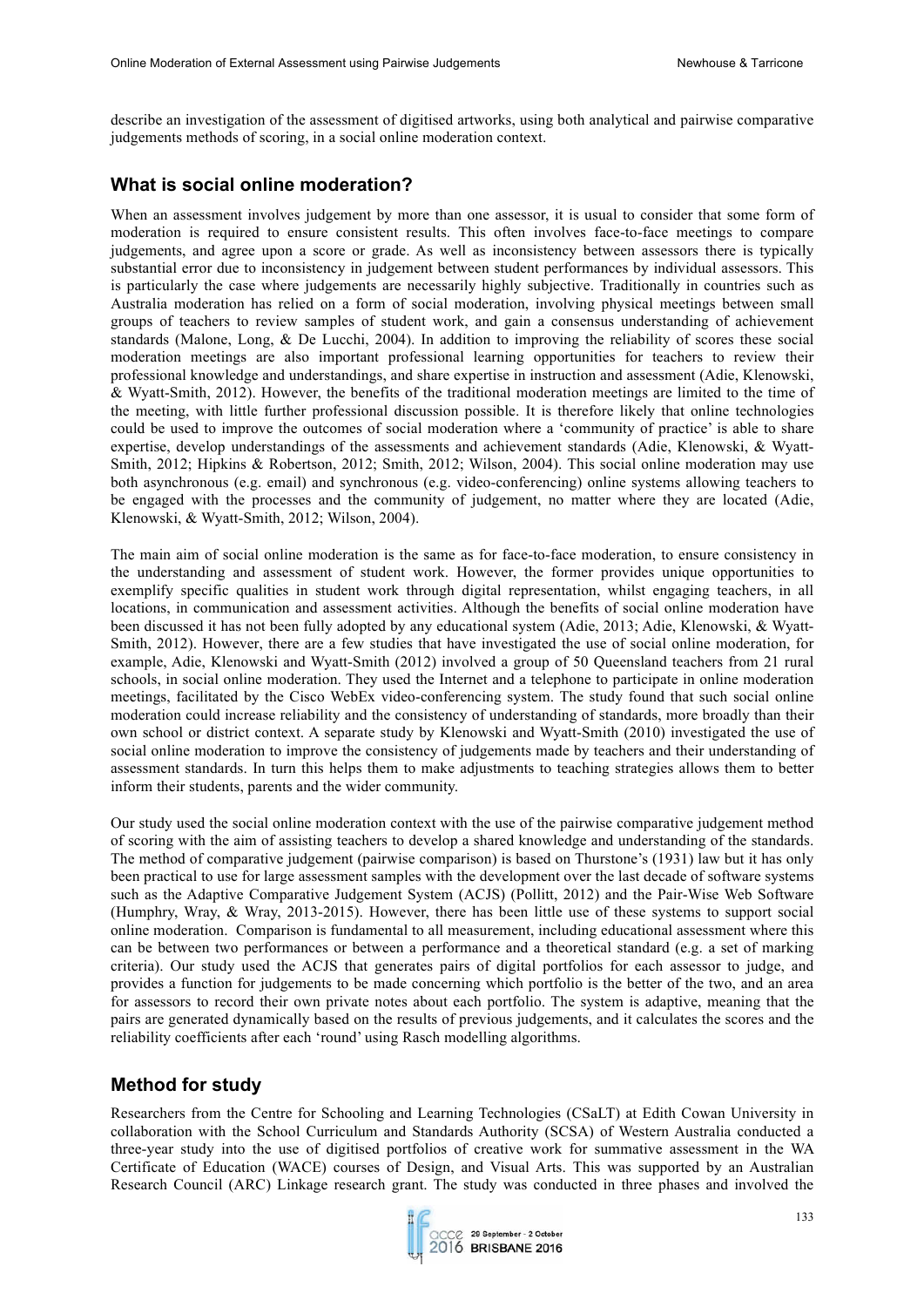assessment of digitised student production work as portfolios, including artefacts (e.g. paintings, sculpture, drawings, and photographs), using both an analytical and a comparative judgement method of scoring. The research design and results of the first two phases of the study are reported in a number of publications (Newhouse, 2014; Newhouse & Tarricone, 2014). These phases were designed to firstly test whether the student work for assessment in the two courses could be represented adequately in digital form and scored online using the two methods, and secondly to test whether students could digitise their own work and submit it online.

This paper is concerned with the third phase of the study that aimed to investigate the effectiveness of using online communication systems and comparative judgement systems with digitised Visual Arts portfolios for the purpose of moderation and professional learning of standards. The sample for the phase comprised 12 Visual Art teachers, with a range of experience, from rural schools. They work to be assessed was 75 digitised Visual Arts submissions that had resulted from the first phase of the study. These had been submitted as physical artworks with required documentation to SCSA for examination and then had been digitised into digital files by the research team. These files were stored on a server for analytical marking using a custom-built online tool, and uploaded into the ACJS for comparative judgement (Newhouse, 2014). The aim was to support these teachers to use these online technologies to complete a social moderation method over a period of weeks either from their schools or homes.

The plan for social moderation of the Visual Arts digital portfolios followed the following sequence.

- 1. Each teacher independently used an online analytical marking method with a sample of 10 portfolios and a custom built tool in the Filemaker Pro database system. This was designed to familiarise them with the required assessment criteria and the rank of quality of work because the sample had been selected to represent this range, as determined by the ranking from scores in the first phase of the study.
- 2. All teachers joined a synchronous online meeting supported by the Adobe Connect videoconferencing system. At this meeting the 10 sample portfolios were reviewed, they were introduced to the concept of comparative judgement and the operation of the ACJS, and as a group made judgements of the first few pairs of portfolios. This allowed them to discuss the basis on which they would make a judgement of the winning portfolio. The judging criterion was developed based on the criteria from the WACE practical submission used in the analytical marking.
- 3. Each teacher independently used the ACJS over a number of weeks to enter the judgements allocated to them by the system. All 75 portfolios were involved in this process and at the end of each round of judgements all teachers were emailed a summary of progress (total number of judgements made by each teacher, numerical and graphical representation of reliability of scores).
- 4. All teachers joined a synchronous online meeting supported by the Adobe Connect videoconferencing system. At this meeting the final results from the ACJS were presented and discussed, illustrative portfolios were reviewed, and there was an open discussion on the relative merits of the approach and the performance of the technologies used through the sequence.

Throughout this sequence the teachers were supported by digital documents and individual email or telephone assistance. In general, it was found that with a prior practice run all teachers were able to participate with the audio-visual conferencing system for the meetings and then, with little difficulty, follow the instructions to use the two online scoring systems.

A range of data was collected including researcher observations; interviews with the teachers upon completion; and the scores generated by the two methods of scoring. Qualitative and quantitative analyses were conducted using these data. Details of the results of the analysis from the quantitative data (i.e. scores) have been reported (Tarricone & Newhouse, 2016). However, a summary is provided at the end of the section reporting results in a discussion of the reliability of the scores. This is preceded by a discussion of the results from an analysis of the qualitative data, in particular the interviews with teachers. These interviews were conducted to elicit attitudes and perceptions about the authenticity and quality of the digital representations, the ease and effectiveness of the comparative judgements process, and on online scoring for moderation and standard setting purposes. In addition, notes they entered into the ACJS while making judgements, and a report by an expert assessor were used to provide information about the portfolios that were identified as having inconsistent judgements.

## **Findings concerning social online moderation**

Here an analysis of the qualitative data is presented firstly, in particular from the final interviews with the teachers, and then a summary of an analysis of the quantitative data in relation to the reliability of the scores.

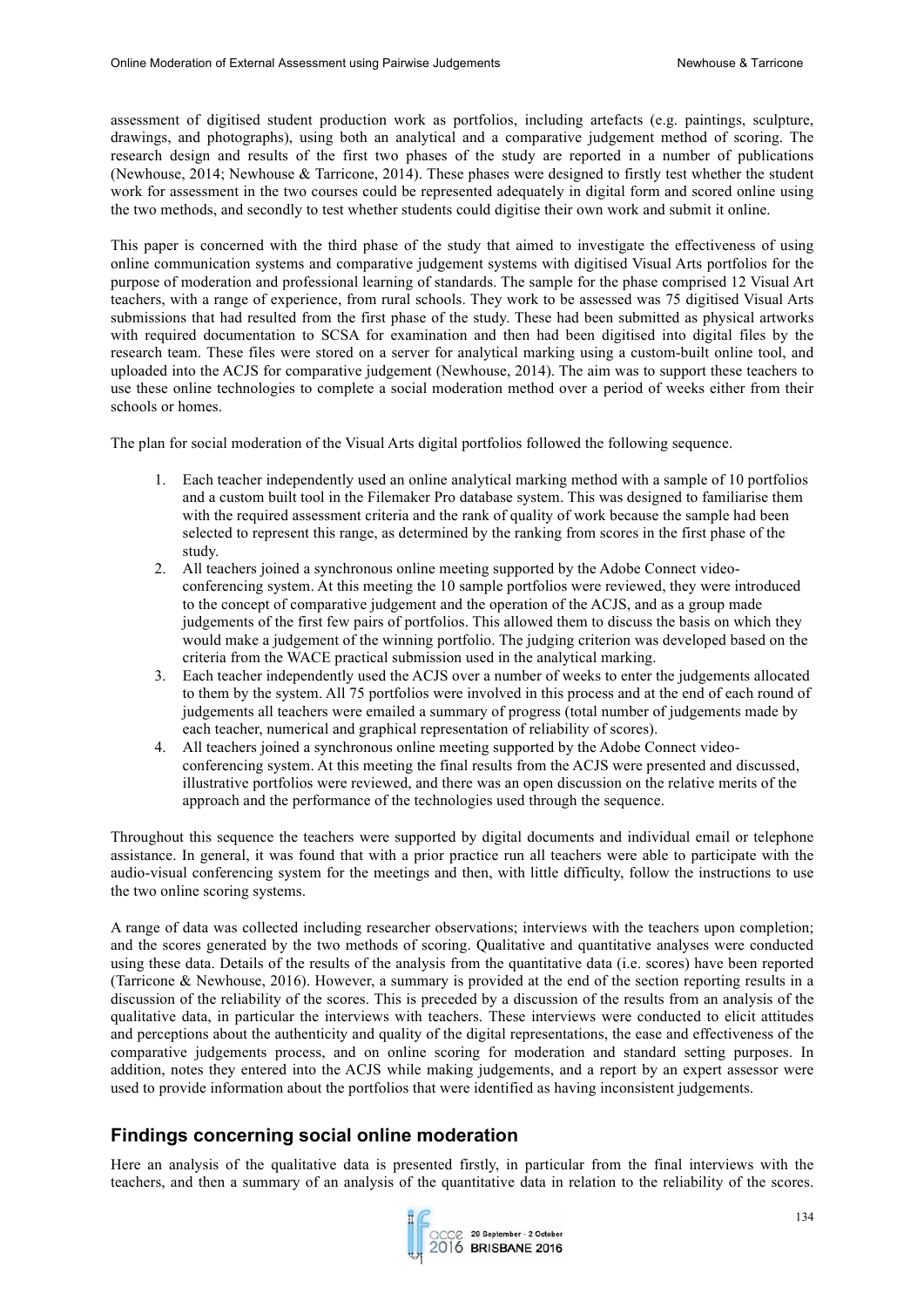The results are presented in terms of: the authenticity and quality of the digital representations; the comparative judgements process and online tool; the quality of student work; the support for online scoring; and the reliability of pairwise comparisons.

#### **Digital representations: authenticity and quality**

Overall the teachers considered that there was a good range of artworks from 'poor to very strong' in line with expectations. One explained that the students showed that they 'understood the use of elements and principles of art, some used them in simple ways, others in complex ways -- ranging from unimaginative in terms of innovation and communication through to excellent'. They identified a number of factors which influenced their judgement of the standard of the artwork including: creativity, technique, refinement of the work; originality and evidence of development of final ideas; quality of presentation; ability to portray the desired meaning of the artwork, supported by the artist statement; experience teaching, marking and moderating work; not seeing the full range of work to be judged at one time; quality of photos and video; and quality and articulation in the artist statements.

The teachers who completed the comparative judgements generally reported that the quality of the digital representations was adequate and fair. However, some reported that some of the images did not represent the details, materials, textures and dimensions of the artworks. Further, they reported that the videos were generally out of focus, unclear, too small, and only really indicated the size of the artwork. Also they felt that the objects behind the works distracted viewing the artwork both for the digital images and the video. Two were adamant that the digitised artworks were clear enough to 'assess the works well', while for one 'most were fine' and 'some were not'.

In general they were concerned that intricate features of the works such as 'textural nuances', 'size', 'techniques', and 'materials' may not be fully represented. Although they felt that the digital representations had some limitations, including the loss of the real-life impact of the artwork, they were in support of the comparative judgements approach, for example, stating that the 'exhaustive method of comparative marking probably cancels out this problem as accuracy of marking seems evident'.

#### **Pairwise judging process and online tool**

In general the teachers found the comparative judging tool to be 'very easy and accessible', and 'easy to navigate', but some were frustrated with slow download of files whether at home or school. A small number required help from either their school's IT support or from our team, with the initial setup, in particular installing the Firefox browser that was preferred for using the system. They made a few suggestions to improve the functionality of the ACJS online tool. For example, it was suggested that the viewer window for photographs could have a zoom function and videos could be 'seen at full screen size'. The most common suggestion was that the system could 'have the works compared on the one screen – side by side'.

For all of them the pairwise comparative judgement process was new, however, they quickly developed an understanding for the process. By the end they all made comments about the judgement process using terms such as 'super easy', 'fine' and 'a simple and clear process'. They were able to compare it with the standard analytical marking process that they were familiar with. Overall they all preferred the pairwise comparative process, particularly when the purpose was for moderation. The following are indicative of their views.

*Comparative [pairs marking] done in great numbers, as we did, seems to weed out inaccuracies better. The comparative seems to have less of personal preferences having influence over marking. Comparative marking helps sort work into a range of marks more accurately. But maybe statistics indicate this better.*

*I feel the comparative pairs judging is better [than analytical marking]. When marking in the classroom/moderating with other teachers I always compare artworks. It gives a better judgement of where each artwork is placed in comparison to the others. I generally line them up in order of marks allocated. The comparative pairs judgement was the closest to this.* 

*I believe comparative [rather than analytical] because it puts me in the same position as if I was marking work in class and had to put the work presented on a scale. I think analytical is good because it has solid structure in its marking process, and that comparative marking is a more reliable system for marking.*

*I found comparative [pairs marking] much easier than the analytical method. Because marking art can be subjective at times, having another piece to compare the work to allow the piece to be marked against* 

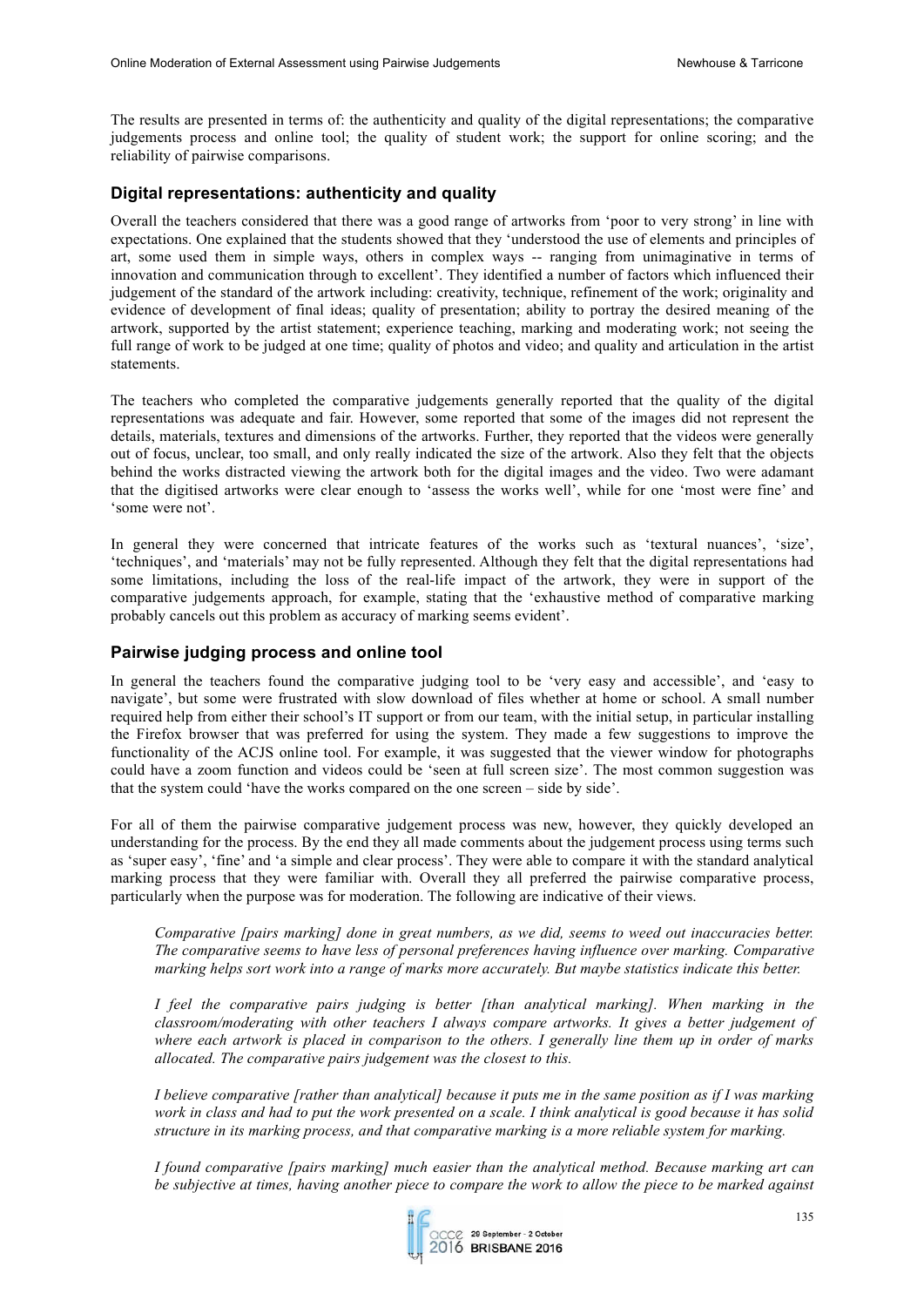#### *something solid and 'real'.*

Some made statements that showed that they recognised that the process was more difficult 'when comparing the work of two students who were quite similar'. Further, some made suggestions to improve the judging process such as having the criteria and assessment task on-screen (they did have a separate document). There were also suggestions about the digitised materials they were judging such as to improve the quality of some photographs and videos. There were mixed views of the value of the videos with one suggesting that it was of no value on 2D artwork and somewhat helpful on 3D artwork. Fortunately only one complained that technology functionality was a problem, stating that it was 'very frustrating as we did not have the software to use and I was unfamiliar with the Connect conferencing site, the Firefox software and the process of having a video-conference'. In summary, given that for all of them this was a new method of scoring and that none of them had used the main online systems before, what we had attempted was clearly feasible as a replacement for the more traditional faceto-face analytical marking moderation paradigm.

#### **Online meetings and other forms of support**

The majority connected to the online meeting from home for a number of reasons, including: better technology reliability, computer and Internet, at home compared to at school; a quiet working environment at home; and time constraints and interruptions at work are problems. Those that connected from school explained that: there were less interruptions at school; the technology, including the Internet connection, was better at school than at home; and they had access to all the required materials and software at school than at home.

Nearly all of the teachers commented that the initial online meeting was helpful as it was visual and that it clearly demonstrated the 'marking' process and provided an opportunity 'to ask any questions directly relating to the process'. Further this meeting 'answered a lot of questions related to the marking process', 'showed how to use the software', 'was able to test and get feedback', 'demonstrated the process for marking clearly' and 'provided the opportunity to ask any questions directly relating to the process'. One teacher stated that the 'last online session was good'. However, two found the meetings somewhat unnecessary. In generally the online meetings were perceived to help to reduce the feeling of being isolated in a country school as it was helpful to 'hear the input from other art teachers', a 'good way to have questions answered instantly' and 'good visuals to see how to make things happen'.

They were also supported with instruction documents, and email or phone contact with the research team. They all indicated that these documents were helpful, clear and needed. For example, one stated the documents were 'always referred back to' when she 'had forgotten how to access' the online systems. Similarly they all stated that the email support was necessary for 'any questions that could arise during marking'. Some also referred to support they received from their school 'IT department'. The result from all forms of support was that they were all able to access the systems from workplaces and/or homes to enter their judgements.

They were asked how many hours they took for analytical marking, pairwise judging, and other assessment activities such as online meetings. The mean time they spent using the analytical marking system was 3.2 hours and the comparative judgements system was 8.6 hours. They estimated that the time spent on online meetings and other activities took on average 3.2 hours.

#### **Perceptions of efficacy for moderation and standard setting**

The participating teachers were asked for their perceptions of the efficacy of the processes and systems used for moderation and standard setting. In general they indicated that felt that the use of the online scoring systems (analytical and pairwise comparisons) 'would be an excellent way to moderate work' and 'great for backing up decisions after in school and district moderation'. One stated that the current moderation process was 'out-dated' and was difficult for rural teachers because of the travel required and limited time provided. All tended to echo these concerns as rural teachers. Another stated that the online scoring provided the opportunity to view and assess more artworks than the current moderation processes allowed. However, one highlighted a concern regarding not seeing the original works, stating that 'It's NOT the same at all'. Another expressed a preference for comparative judgement stating that: 'I think that the analytical moderation by itself is a waste of time but the comparative pairs marking could be very useful'.

They all indicated that using the online scoring systems would be 'very effective' for standard setting purposes. It would help assessors see a 'greater amount of work, viewed with the greater range, the better the understanding of standards'. One stated that it 'was very reassuring that the marks given and comments made were similar to the ones I gave. It also gave me a wider view of the types of artworks being developed by

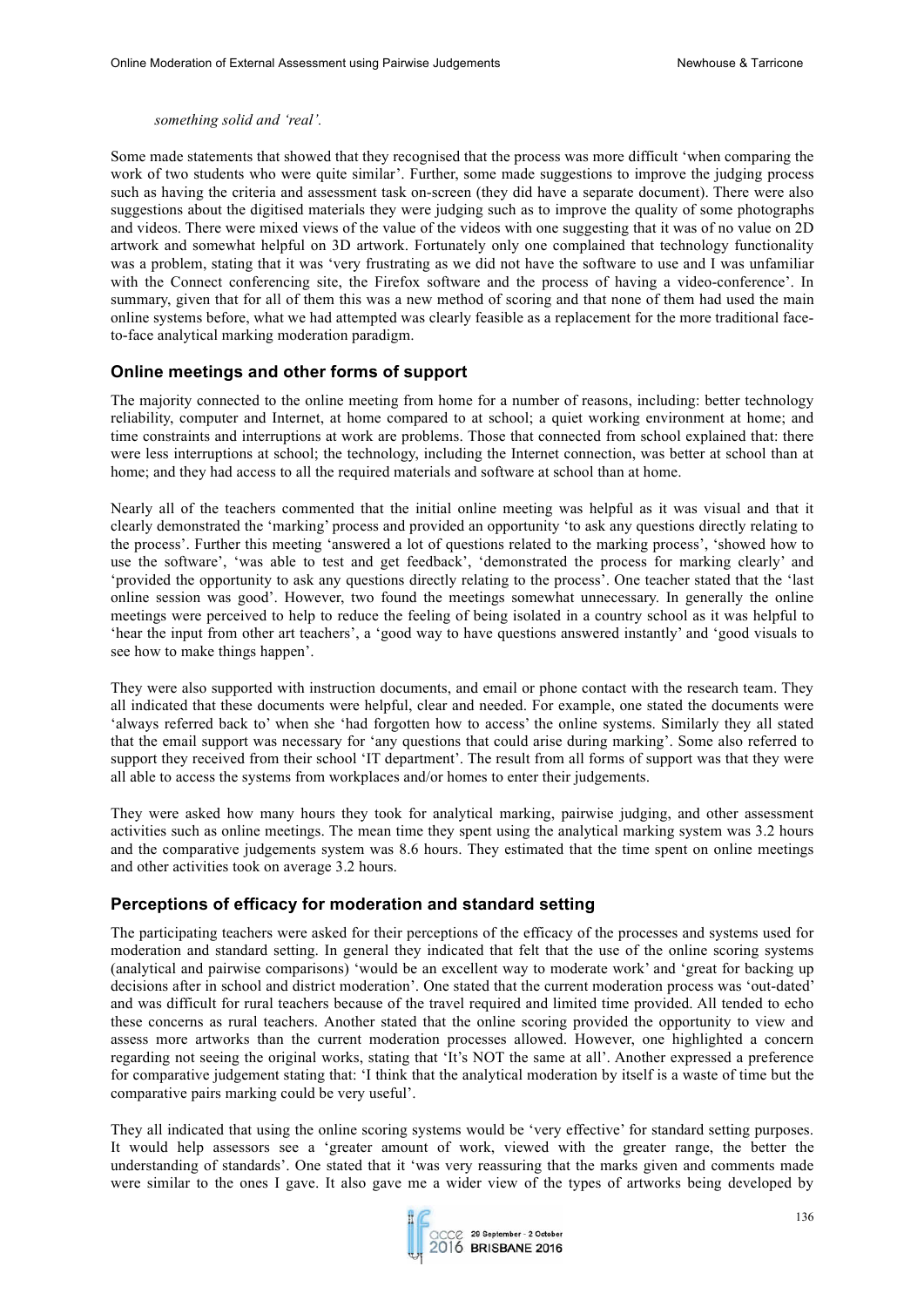students in the State which was helpful'. Other comments included the following.

*Very effective because it gives art teachers a bank of information regarding the standard of work being produced in Western Australia and allows us to develop a better online community which would greatly help remote schools.*

*As a recent graduate, working in the country, I found the experience extremely valuable. I was able to see the range of standards from other schools and make a judgement where my students sit.*

*Being involved gave me a better overview of what is happening in this State as I am unable to attend the annual year 12 marking in the city'*

In general they clearly supported the use of online technologies to facilitate shared understandings, professional discussions and learning. Individuals also commented that they 'really enjoyed the process', 'it was great and very insightful' and the 'way in which it was run was easy to access and time given was appropriate to a busy teacher's life'.

#### **Reliability of scores from comparative judgements**

To be useful for moderation purposes not only do the systems need to be easy for teachers to understand and use but the resulting scores need to be adequately reliable. Overall in the first two phases of the study, it was demonstrated that a reliable set of scores could be achieved using comparative judgement for subjective materials such as Visual Arts portfolios. In the first phase the reliability coefficient (equivalent to Cronbach's Alpha) from the ACJS was 0.96 and the scores generated correlated strongly with those from analytical marking and the official WACE marking ( $r=0.80$  and 0.85,  $p<0.01$ ). However, in the third phase the reliability coefficient from the ACJS stabilised at 0.88 and was not climbing in subsequent rounds so the process was stopped after 15 rounds. Additionally, there was only a moderate (but statistically significant) correlation between the scores generated by pairwise judgements in Phase 1 and those in Phase 3 of the same Visual Arts portfolios (by different assessors). Therefore we investigated the possible reasons for this outcome by further analysis of all the data starting with the notes that the teachers had typed into the ACJS during the judgement of each pair of portfolios on the qualities in each portfolio and the basis for their decision on which was the better. These notes could be analysed by judge and by portfolio, with the latter allowing a comparison between the notes of teachers who had viewed the same portfolio.

We initially identified a small set of portfolios that showed a large difference in rankings based on scores from the ACJS between Phase 1 and Phase 3. Generally from the notes of assessors in the system there were disparate views on the quality of the work. A potential explanation for the differences appeared to be that some assessors had tended to focus on one of either skills or artistic merit (meaning of the work), rather than a balance of both. For example, for one of these submissions while one assessor noted a 'sound use of materials but that could have been pushed more' another noted 'unique and creative, taking risks in design solutions'. It seemed that artworks that could evoke significant meaning but that may be perceived to require low levels of effort or skill, and vicea-versa, were more likely to be inconsistently judged. Further investigation of the type of artwork (e.g. 2D, 3D, painting, etc.) and what proportion of the assessors judged the work in various rounds (particularly the early rounds) did not lead to any conclusive findings.

Finally, an expert assessor (experienced in assessing tertiary entrance examination) was employed to view the identified set of portfolios and suggest reasons why assessors may disagree on the quality of the work. In general she suggested that the Phase 1 assessors judgements were more accurate and the Phase 3 teachers demonstrated a lack of experience in assessing such work. Taking all these analyses into account it was decided that the most likely reason for the reliability coefficient not improving further, and the lower than expected correlation between Phase 1 and Phase 3 scores, was the lack of a consensus understanding of the assessment criteria among some of the teachers in Phase 3. Also, it was noted that those that were identified as 'misfits' by the ACJS statistical analysis tended to be the less experienced with WACE marking. It appeared that the assessors in Phase 1 were more consistent because they were experienced WACE markers and the Phase 3 teachers were not as experienced and this showed in the quality and consistency of the judgements.

As a result of this finding we believe that these teachers needed more online meetings, both before and during the judgement processes. Although the meeting in which the judging processes and ACJS were introduced was perceived to be successful, it was not adequate for a consistent application of the assessment criteria. It is likely that if two or three additional meetings had been convened early in the use of the ACJS to review particular

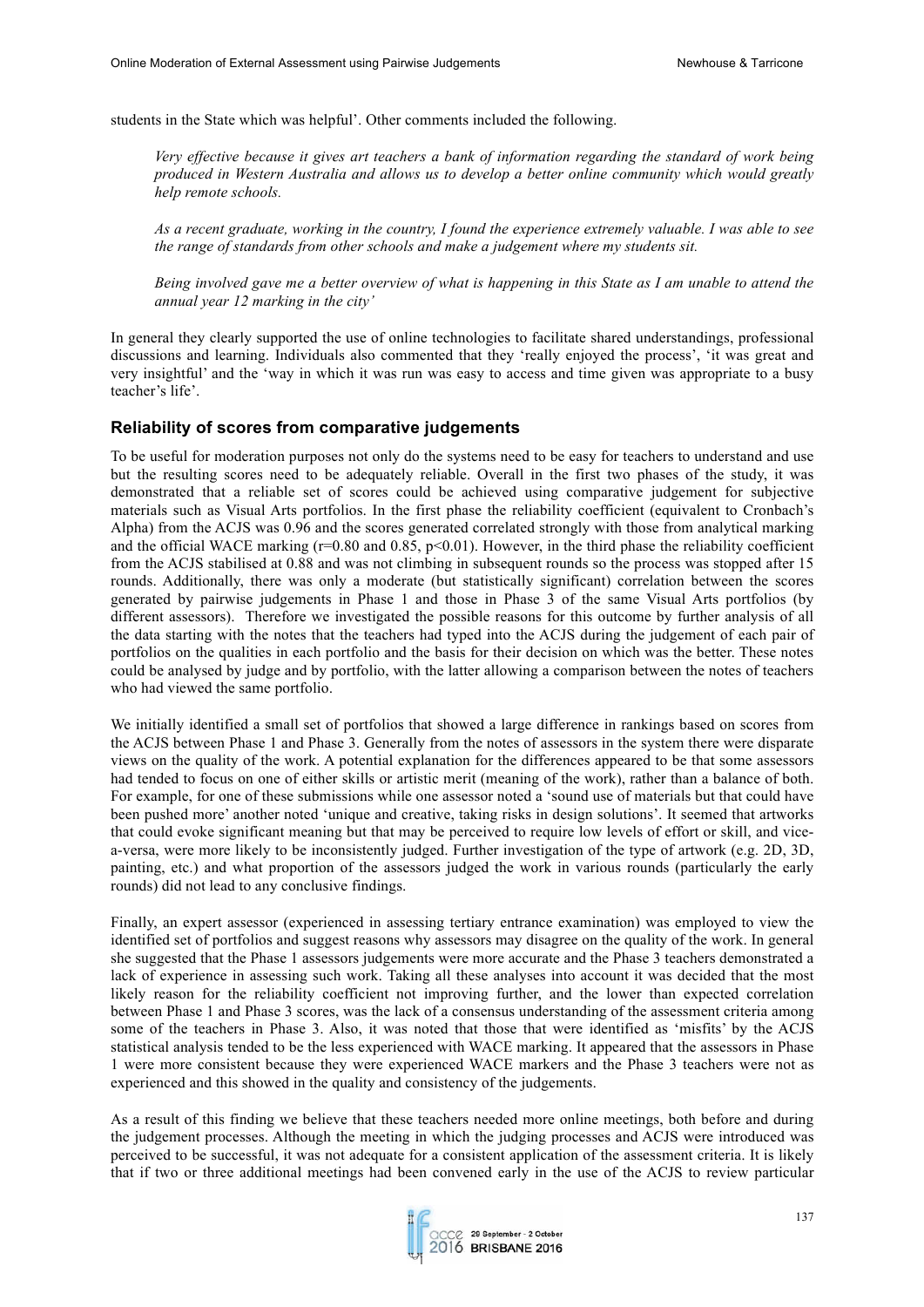judgements then the quality of judgements would have improved and thus the reliability coefficient. Thus the model for social online moderation that we recommend from our study adds these online meetings to our implemented method. A schematic diagram of this model is show in Figure 1. The additional meetings are shown in steps (6), (8) and (9).



**Figure 1: Schematic representing a model for social online moderation.**

## **Conclusion**

The first two phases of our study considered the feasibility of using online scoring tools and digital representations of student work for assessment in the Design and Visual Arts senior secondary courses in WA.